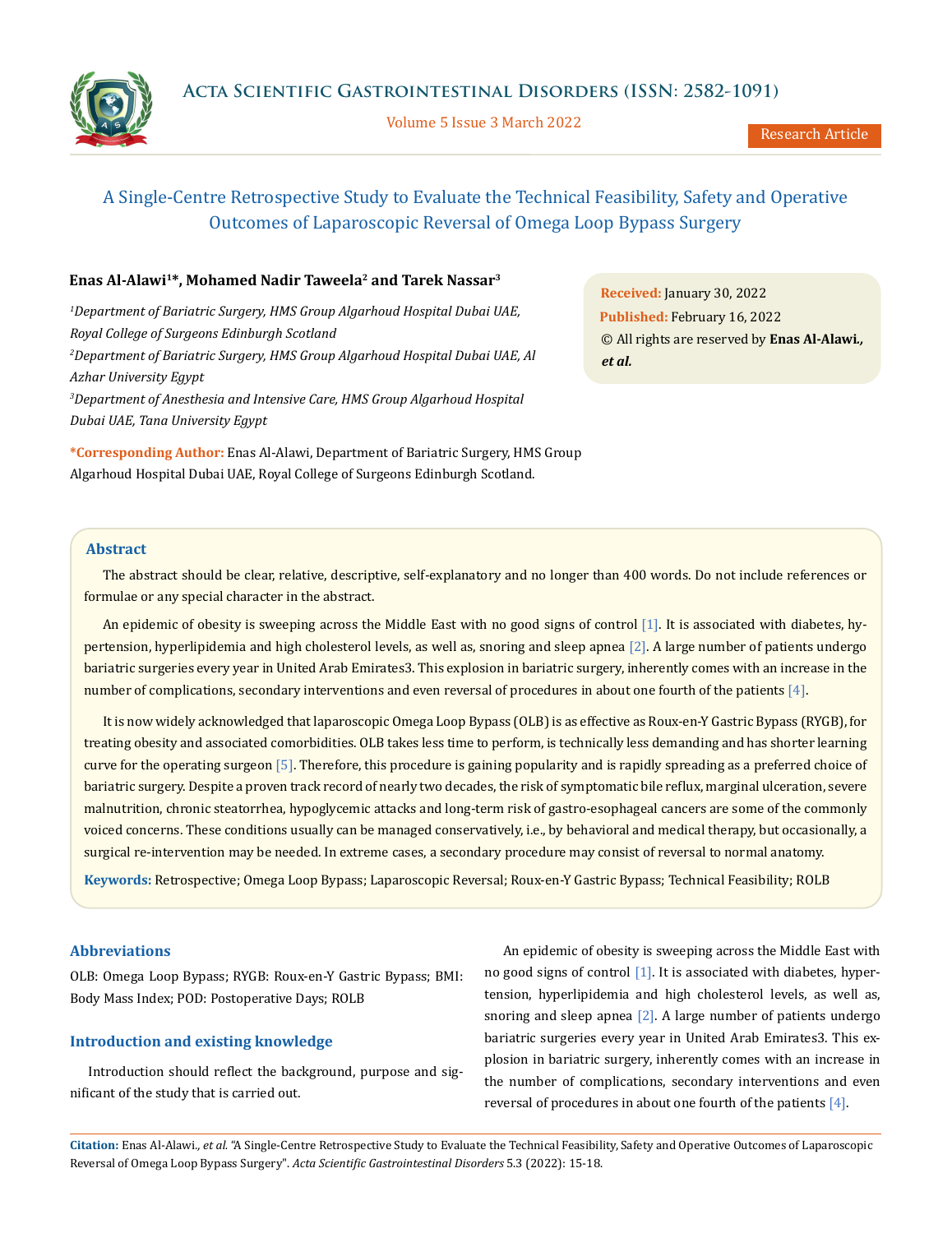**A Single-Centre Retrospective Study to Evaluate the Technical Feasibility, Safety and Operative Outcomes of Laparoscopic Reversal of Omega Loop Bypass Surgery**

It is now widely acknowledged that laparoscopic Omega Loop Bypass (OLB) is as effective as Roux-en-Y Gastric Bypass (RYGB), for treating obesity and associated comorbidities. OLB takes less time to perform, is technically less demanding and has shorter learning curve for the operating surgeon [5]. Therefore, this procedure is gaining popularity and is rapidly spreading as a preferred choice of bariatric surgery. Despite a proven track record of nearly two decades, the risk of symptomatic bile reflux, marginal ulceration, severe malnutrition, chronic steatorrhea, hypoglycemic attacks and long-term risk of gastro-esophageal cancers are some of the commonly voiced concerns. These conditions usually can be managed conservatively, i.e., by behavioral and medical therapy, but occasionally, a surgical re-intervention may be needed. In extreme cases, a secondary procedure may consist of reversal to normal anatomy.

#### **Hypothesis/aim of study**

The decision to reverse the primary surgery is challenging and currently, there are no established guidelines or recommendations for reversal. To the best of the literature, limited information is available regarding technical feasibility, safety and operative outcomes of reversal following omega loop bypass surgery.

Arman, et. Al. (2017) conducted a retrospective study on midterm effects of RYGB reversal to normal anatomy, or into sleeve gastrectomy. They found that reversal corrected early dumping syndrome, malnutrition, diarrhea, and nausea/vomiting. The resolution rate was 75% for hypoglycemic syndrome. However, reversal of the procedure was associated with significant weight regain  $(14.2 \pm 13.7 \text{ kg}, \text{p} = .003)$ , while some weight loss was evident in the Sleeve Gastrectomy group  $(4.8 \pm 15.7 \text{ kg})$  [6].

A 10-year retrospective analysis from France included 26 OLB cases, who underwent laparoscopic reversal. Genser, et. al. reported a complete clinical and biological regression of the severe and refractory malnutrition syndrome in all the patients, despite a mean 13.9 kg weight regain in 61.5% patients [7].

The decision to reverse versus revise is often difficult. While it is presumed that laparoscopic reversal of OLB will lead to weight regain and return of co-morbid conditions, no well-planned retrospective/prospective clinical study has been published from the UAE. Thus, the indications for this procedure, as well as technique, complication rate, and success in resolving symptoms are not yet clearly defined. Also, there is very little guidance available for patients and practitioners who are experiencing these *problems. Therefore*, a retrospective study was planned to review the surgical experience with laparoscopic reversals of OLB procedures from Al Garhoud Private Hospital, Dubai, UAE.

# **Aims/Objectives**

- To identify potential indications of laparoscopic ROLB
- To report short-term, medium-term and long-term outcomes for laparoscopic ROLB
- To provide technical feasibility and practical steps for laparoscopic ROLB.

# **Methodology**

- **Design:** A retrospective single-Centre, chart review of patients who underwent ROLB
- **Duration**: All the ROLB procedures performed between January 2014 and June 2017
- • **Ethics committee:** The study protocol and the proposed informed consent form was reviewed and approved by the institutional review board.
- • **Informed consent:** All patients received both written and oral information about risks and consequences of laparoscopic ROLB including immediate perioperative and delayed postoperative complications, and further, weight regain.
- **Surgical technique:** All ROLB surgeries were performed by the same surgeon.

Pre-operative barium meal and endoscopic examination was performed to exclude anastomotic ulcers and other pathologies. The procedure began with a careful adhesiolysis of the left lobe of the liver, gastric pouch, and the omega jejunal loop. Then, the gastro-jejunostomy was divided from the gastric pouch with a 45 mm Endo GIA endo-cutter with purple staples. Gastro-gastric anastomosis performed between the gastric pouch and the excluded stomach. An intraoperative methylene blue dye test performed to rule out anastomotic leak. On table endoscopy done at the end of the procedure to check restoration of anatomy. Post-operative gastrographic meal performed the next day after surgery.

**Citation:** Enas Al-Alawi*., et al.* "A Single-Centre Retrospective Study to Evaluate the Technical Feasibility, Safety and Operative Outcomes of Laparoscopic Reversal of Omega Loop Bypass Surgery". *Acta Scientific Gastrointestinal Disorders* 5.3 (2022): 15-18.

16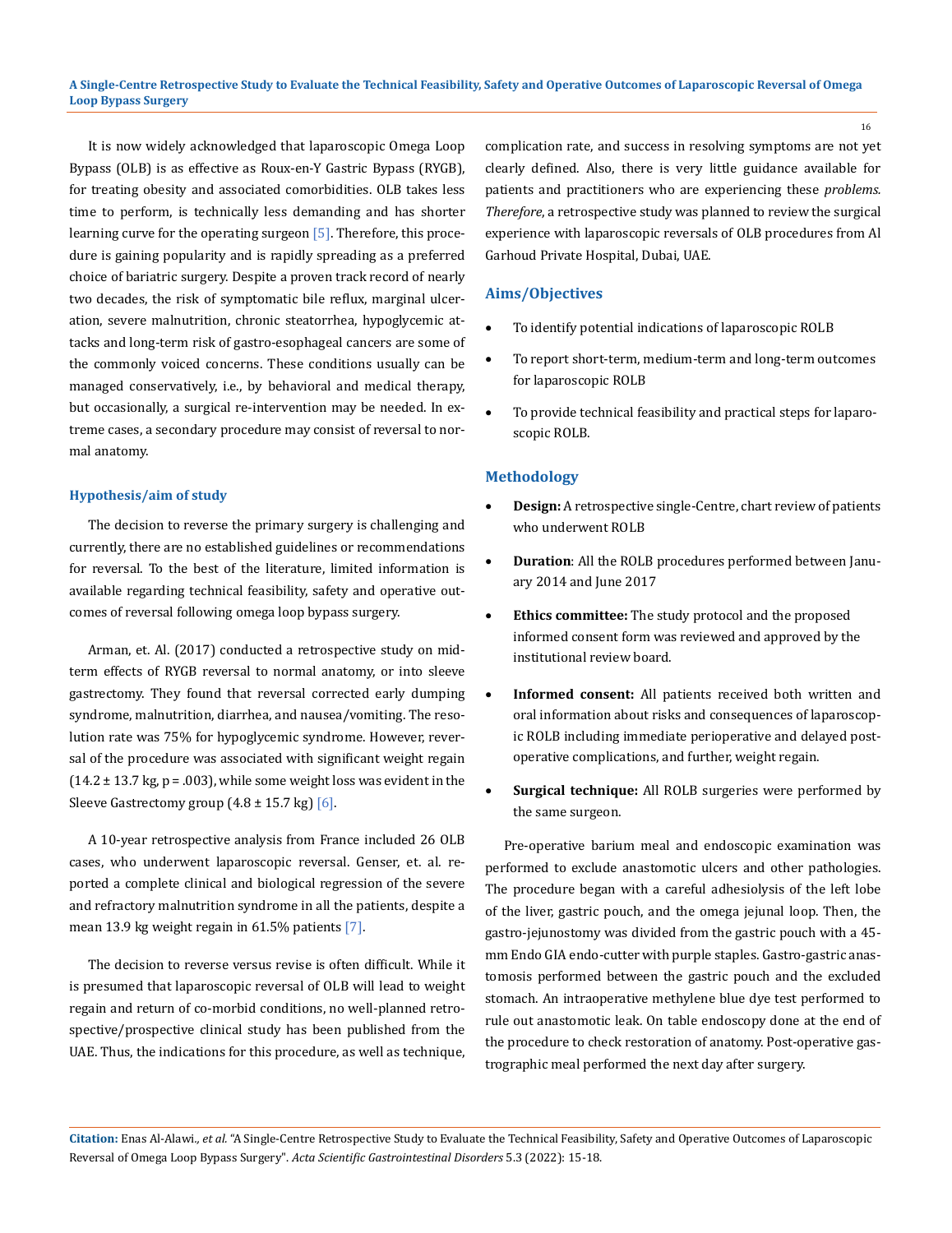# **Primary endpoints**

- Clinical evolution was defined by the degree of improvement of the condition that had demanded the reversal: before the reversal, and at 3, 6- and 24-months' post-surgery.
- Weight evolution after the reversal procedure: change of total weight and Body Mass Index (BMI) before reversal, and at 3, 6- and 24-months' post-surgery.

#### **Secondary endpoints**

- Proportion of patients with various indications
- Mortality, minor and major postoperative complications.

Postoperative complications were considered major when Clavien-Dindo type III or more (modified classification) [8], requiring surgical, endoscopic, or radiological intervention. Early and late mortality/morbidity was defined as death or adverse outcomes occurring within and after the first 30 postoperative days (POD), respectively.

#### **Data collection process**

Both paper and electronic documentation was used for data abstraction. Data collection points were organized in a logical order to parallel the flow of the information in the health record at Al Garhoud Private Hospital, Dubai, UAE. Internal validity and reproducibility of data abstraction instrument was checked through pilot data collection. A clear set of protocols and guidelines were created for collection and review of data. Missing data was left blank and was not imputed. Data abstractor chosen was familiar with the Al Garhoud Private Hospital, health records and was provided training in the data abstraction instrument and protocols.

Data included preoperative demographic information, time to reversal from the initial surgery, clinical and biological parameters collected during the follow-up, intraoperative findings, and postoperative outcomes. Before reversal, all patients underwent a multidisciplinary assessment, blood tests, barium meal and gastroscopy to rule out complications.

#### **Achievability**

#### **Weight and BMI change**

Between January 2014 to June 2017, 437 OLB procedures were performed in Al Garhoud Private Hospital and 16 patients underwent laparoscopic ROLB. Of these patients, 10 (62.5%) were females. At the time of primary OLB, mean age and BMI was 34.38  $±$  7.55 years and 41.56  $±$  2.61 kg/m2, respectively. The mean BMI was reduced to  $24.63 \pm 3.74$  kg/m2 at the time of the laparoscopic ROLB. The elapsed time between the primary OLB and laparoscopic ROLB was approximately 33 months (range, 18-48).

17

Average BMI reported at last-documented follow up (at 6 months) was 26.79 ± 2.99 kg/m2. The difference between BMI before and after bypass reversal was not statistically significant.



#### **Indications for reversal**

The most frequent indication for reversal in this study was nausea and early satiety, as observed in 11 patients (69%). Although there was no malnutrition observed in these patients, they opted for reversal mainly for psychosocial reasons and to fit in with society. The remaining five patients underwent laparoscopic reversal for one or more of the following conditions: steatorrhea with or

**Citation:** Enas Al-Alawi*., et al.* "A Single-Centre Retrospective Study to Evaluate the Technical Feasibility, Safety and Operative Outcomes of Laparoscopic Reversal of Omega Loop Bypass Surgery". *Acta Scientific Gastrointestinal Disorders* 5.3 (2022): 15-18.